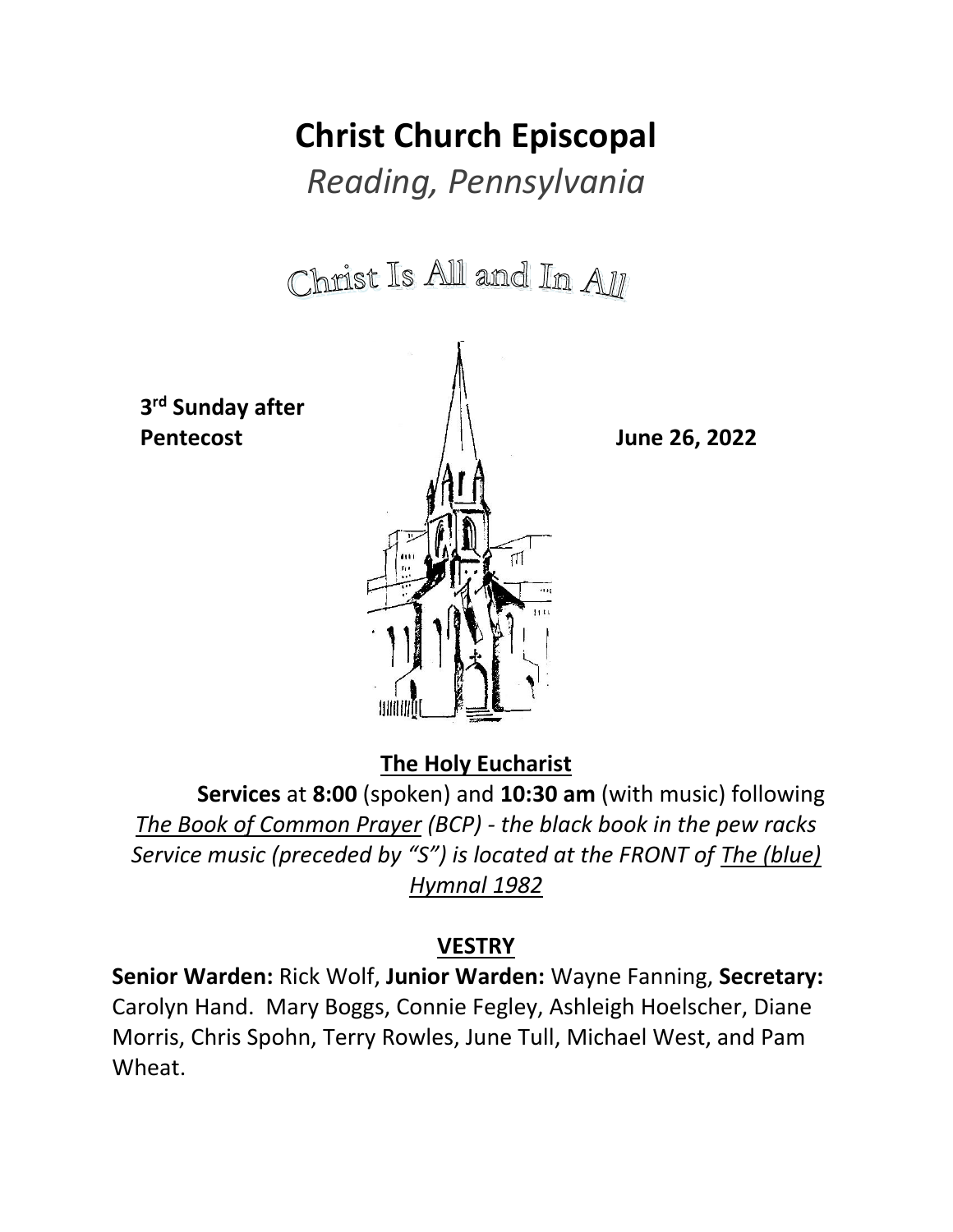**Organ Prelude: Prelude on The Call** *Alec Wyton*

# **Liturgy of the Word**

| <b>Processional Hymn: 359</b>                      | Toulon             |
|----------------------------------------------------|--------------------|
| <b>Opening Acclamation</b>                         | <b>BCP p. 355</b>  |
| <b>Collect for Purity</b>                          | <b>BCP p. 355</b>  |
| Hymn of Praise: S 280 (Gloria, BCP p. 356 $@$ 8am) | Gloria in excelsis |

#### **Collect of the Day**

Almighty God, you have built your Church upon the foundation of the apostles and prophets, Jesus Christ himself being the chief cornerstone: Grant us so to be joined together in unity of spirit by their teaching, that we may be made a holy temple acceptable to you; through Jesus Christ our Lord, who lives and reigns with you and the Holy Spirit, one God, for ever and ever. Amen.

#### **First Reading 1 Kings 19:15-16,19-21**

The Lord said to Elijah, "Go, return on your way to the wilderness of Damascus; when you arrive, you shall anoint Hazael as king over Aram. Also you shall anoint Jehu son of Nimshi as king over Israel; and you shall anoint Elisha son of Shaphat of Abel-meholah as prophet in your place." So he set out from there, and found Elisha son of Shaphat, who was plowing. There were twelve yoke of oxen ahead of him, and he was with the twelfth. Elijah passed by him and threw his mantle over him. He left the oxen, ran after Elijah, and said, "Let me kiss my father and my mother, and then I will follow you." Then Elijah said to him, "Go back again; for what have I done to you?" He returned from following him, took the yoke of oxen, and slaughtered them; using the equipment from the oxen, he boiled their flesh, and gave it to the people, and they ate. Then he set out and followed Elijah, and became his servant.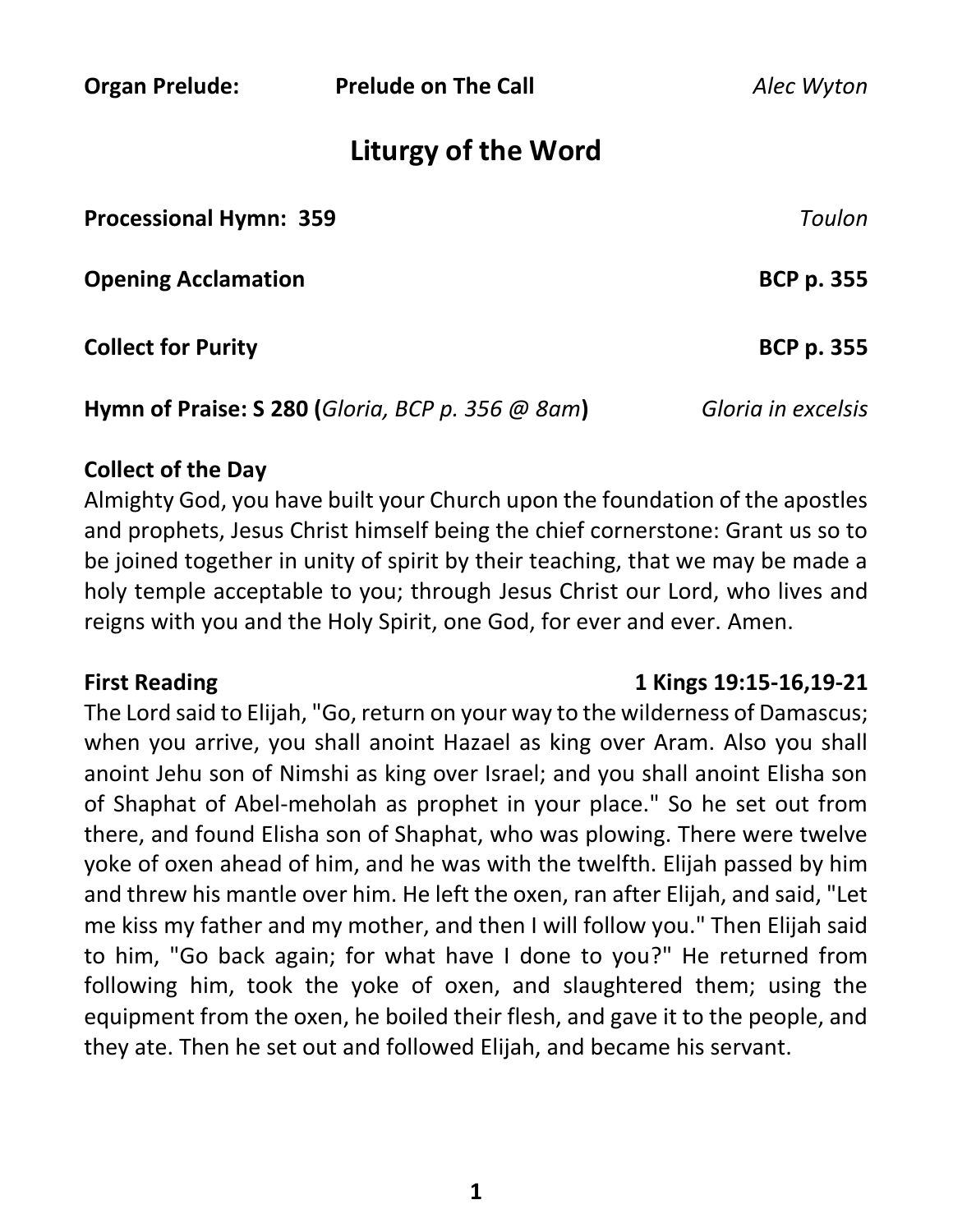#### **Psalm 16**



- 5 O Lord, YOU are my portion and my cup;  $*$ it is you who uphold my lot.
- 6 My boundaries enclose a pleasant land; \* indeed, I have a goodly heritage.

### **REFRAIN**

- 7 I will bless the Lord who gives me counsel; \* my heart teaches me, night after night.
- 8 I have set the Lord always before me; \* because he is at my right hand I shall not fall.

### **REFRAIN**

- 9 My heart, therefore, is glad, and my spirit rejoices; \* my body also shall rest in hope.
- 10 For you will not abandon me to the grave, \* nor let your holy one see the Pit.
- 11 You will show me the path of life; \* in your presence there is fullness of joy, and in your right hand are pleasures forevermore.

### **REFRAIN**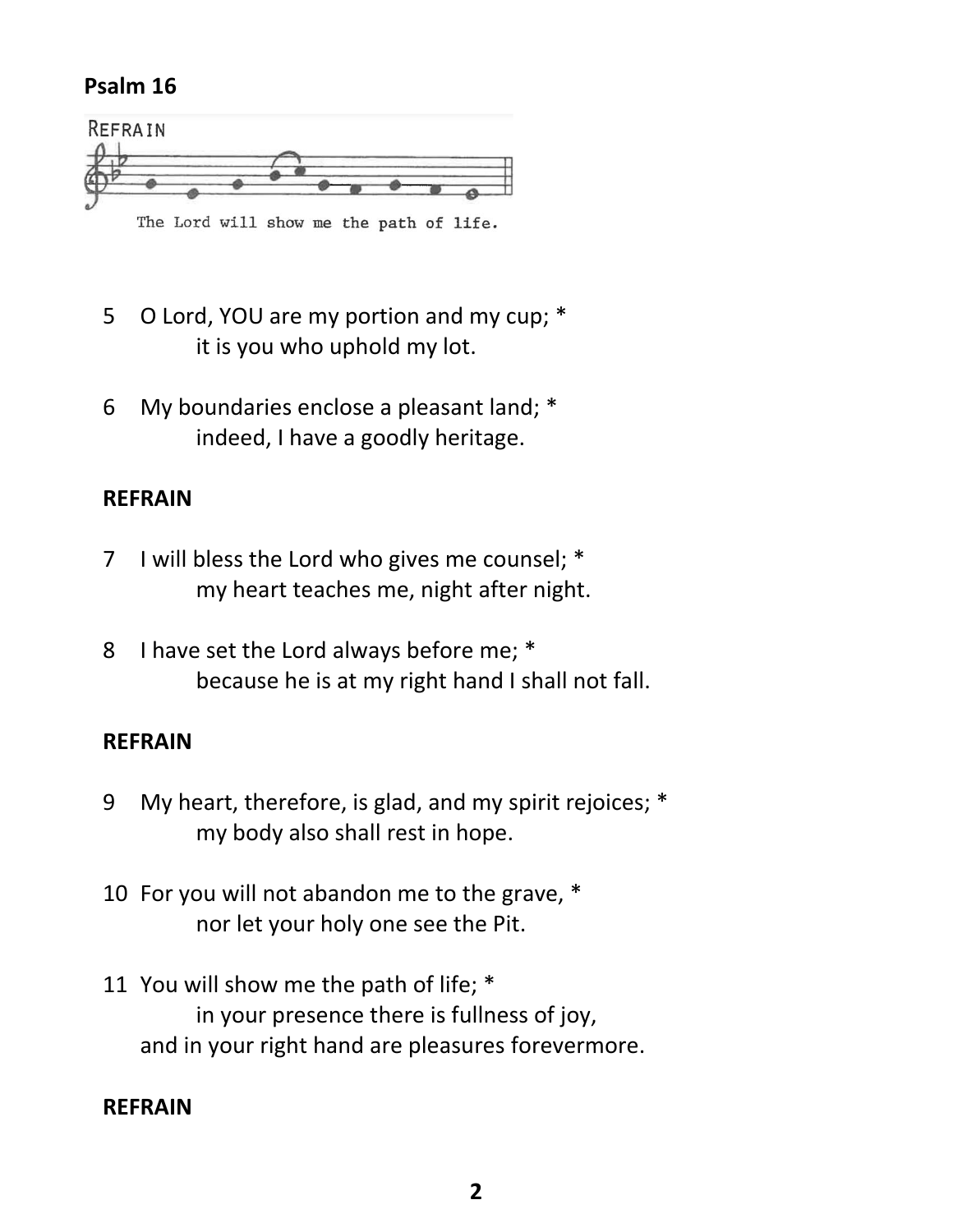#### **Second Reading Galatians 5:1, 13-25**

For freedom Christ has set us free. Stand firm, therefore, and do not submit again to a yoke of slavery. For you were called to freedom, brothers and sisters; only do not use your freedom as an opportunity for self-indulgence, but through love become slaves to one another. For the whole law is summed up in a single commandment, "You shall love your neighbor as yourself." If, however, you bite and devour one another, take care that you are not consumed by one another. Live by the Spirit, I say, and do not gratify the desires of the flesh. For what the flesh desires is opposed to the Spirit, and what the Spirit desires is opposed to the flesh; for these are opposed to each other, to prevent you from doing what you want. But if you are led by the Spirit, you are not subject to the law. Now the works of the flesh are obvious: fornication, impurity, licentiousness, idolatry, sorcery, enmities, strife, jealousy, anger, quarrels, dissensions, factions, envy, drunkenness, carousing, and things like these. I am warning you, as I warned you before: those who do such things will not inherit the kingdom of God. By contrast, the fruit of the Spirit is love, joy, peace, patience, kindness, generosity, faithfulness, gentleness, and self-control. There is no law against such things. And those who belong to Christ Jesus have crucified the flesh with its passions and desires. If we live by the Spirit, let us also be guided by the Spirit.

#### **Gospel Hymn: 559 D***ulce Carmen*

**Gospel Luke 9:51-62**

When the days drew near for Jesus to be taken up, he set his face to go to Jerusalem. And he sent messengers ahead of him. On their way they entered a village of the Samaritans to make ready for him; but they did not receive him, because his face was set toward Jerusalem. When his disciples James and John saw it, they said, "Lord, do you want us to command fire to come down from heaven and consume them?" But he turned and rebuked them. Then they went on to another village. As they were going along the road, someone said to him, "I will follow you wherever you go." And Jesus said to him, "Foxes have holes, and birds of the air have nests; but the Son of Man has nowhere to lay his head." To another he said, "Follow me." But he said, "Lord, first let me go and bury my father." But Jesus said to him, "Let the dead bury their own dead; but as for you, go and proclaim the kingdom of God." Another said, "I will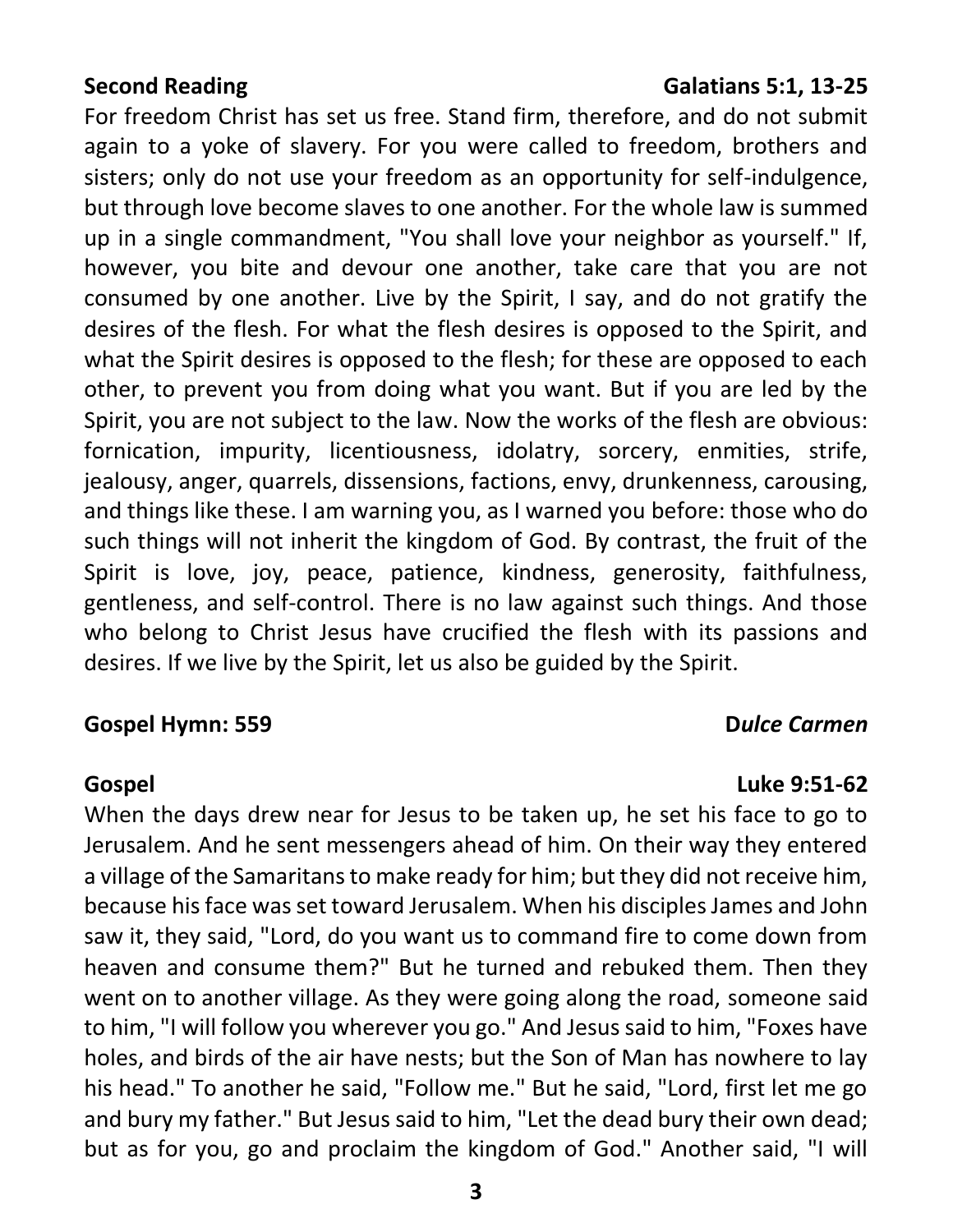follow you, Lord; but let me first say farewell to those at my home." Jesus said to him, "No one who puts a hand to the plow and looks back is fit for the kingdom of God."

**Homily**

| <b>Nicene Creed</b>                                                                       | <b>BCP p. 358</b> |
|-------------------------------------------------------------------------------------------|-------------------|
| <b>Prayers of the People</b>                                                              | <b>BCP p. 388</b> |
| The celebrant adds a concluding collect.                                                  |                   |
| <b>Confession and Absolution</b>                                                          | <b>BCP p. 360</b> |
| Peace                                                                                     |                   |
| <b>Announcements</b>                                                                      |                   |
| <b>Offertory Hymn 564</b>                                                                 | St. Dunstan's     |
| Hymn at the Presentation 380, vs. 3                                                       | Old $100^{th}$    |
| <b>Holy Communion</b>                                                                     |                   |
| <b>The Great Thanksgiving</b>                                                             |                   |
| <b>Eucharistic Prayer A</b>                                                               | <b>BCP p. 361</b> |
| Holy, Holy, Holy Lord (spoken at 8am) S-129                                               | <b>Sanctus</b>    |
| Lord's Prayer                                                                             | <b>BCP p. 364</b> |
| <b>Fraction Anthem S-163</b>                                                              | Agnus Dei         |
| <b>Distribution of Holy Communion</b><br>All baptized Christians are invited to received. |                   |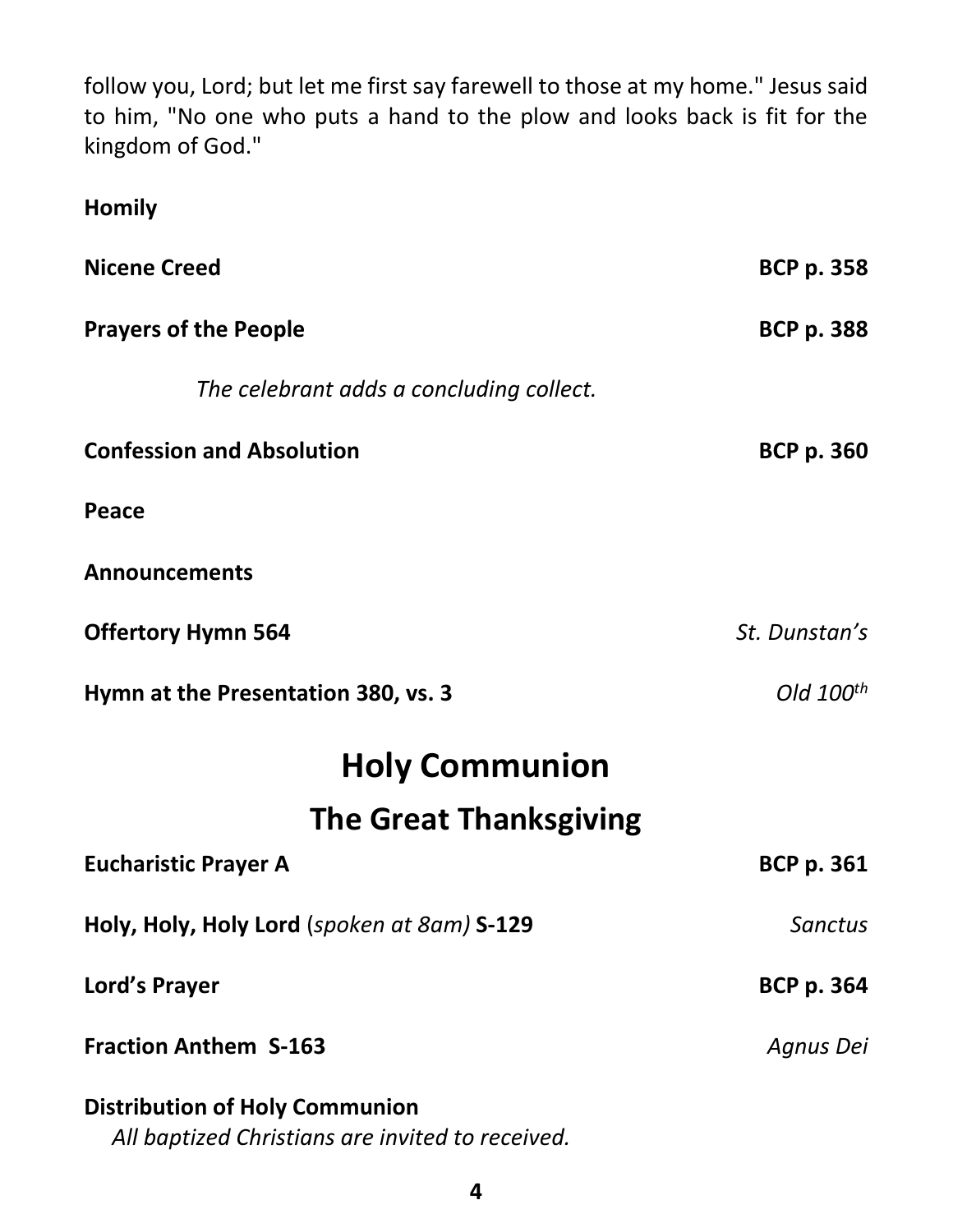| <b>Communion Hymns</b>                                                                                                                                                                                     | <b>Hymnal 706, 458</b> |
|------------------------------------------------------------------------------------------------------------------------------------------------------------------------------------------------------------|------------------------|
| <b>Post-communion Prayer</b>                                                                                                                                                                               | <b>BCP p. 365</b>      |
| <b>Blessing</b>                                                                                                                                                                                            |                        |
| <b>Recessional Hymn: 525</b>                                                                                                                                                                               | Aurelia                |
| <b>Dismissal</b>                                                                                                                                                                                           |                        |
| Organ Postlude: Prelude in G                                                                                                                                                                               | J. S. Bach             |
| <b>Liturgical Ministers</b><br><b>Celebrant:</b> The Rev. J. Douglas Moyer<br><b>Deacon: Rev. Dr. Midge Pendergast</b><br><b>Organist/Choirmaster: James K. Wilson</b><br><b>Postulant: Michael Molina</b> |                        |
| Lectors/Prayers of the People: Cynthia Pipkin (8:00AM)                                                                                                                                                     |                        |

Donna McClay/Runette Gabrielle (10:30AM**)**

**Ushers:** Terry Rowles/Chris Spohn (8:00AM) Walt Frankowski/David Thun/Larry Whalen (10:30)

**Altar Guild Team:** Victoria Wilson (captain) Janet Koller, Vicky Guthrie, Sabra Lantz

**Altar Candle Memorials** for **June** to the Glory of God and in Loving Memory of: **Lois Feick** by David & Judy Feick**, Paul and Alice Swain and Arthur and Mary Hoare** by Mr. and Mrs. Stephen Hoare; and In Thanksgiving for **blessings received** by Susan Frankowski.

**Altar Flowers for today** are given to the **Glory of God and in Loving Memory of Mr. and Mrs. Matthias Roland and Mr. and Mrs. Solon Parkes** from the estates of Charles and Grace Parkes.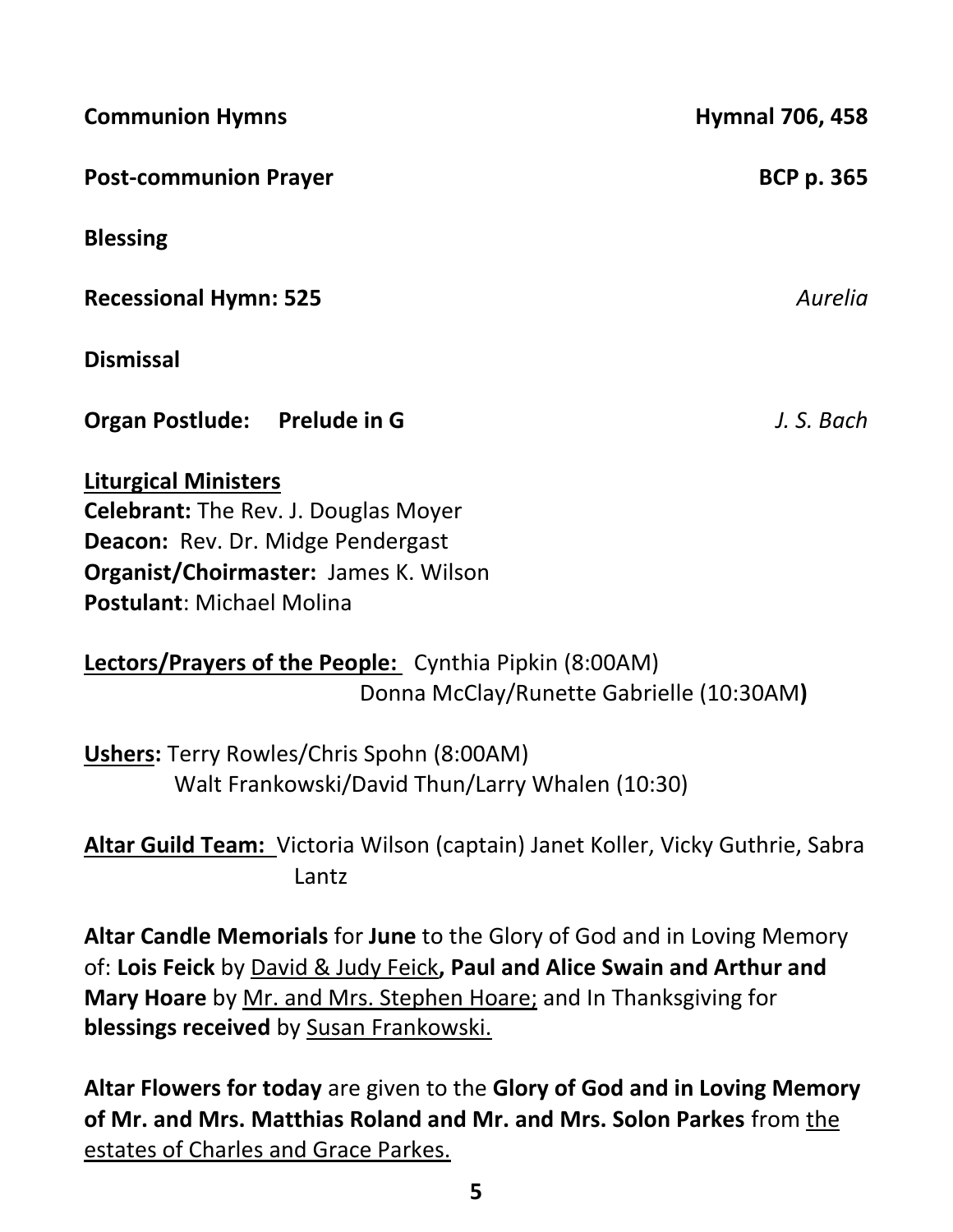**Altar Flowers for today** are given in **Honor of the 38th Wedding Anniversary of James and Victoria Wilson.**

Anyone interested in sponsoring Altar Flowers, Columbarium Flowers, Lectern Flowers, or Altar Candle dedications should please contact Nancy Shelly @ **610-375-7925**. Thank you!

# **Weekday Worship Services**

**Zoom Bible Study,** Wednesday @ 8 am; **Zoom Centering Prayer sessions,**  Tuesday and Thursday at 9:00 A.M.; **Morning Prayer,** Thursday @ **11:00 am** at Red Bridge Park (led by David Emes)

**We pray for those who celebrate birthdays this week, especially: Frances Graeff (6/26), Danielle Wah (6/26), Genesis Rivera-Obando (6/27), Charlotte Hoare (6/30) with joy, gratefulness and thanksgiving for your gifts of unconditional love and the life given. We pray for James and Victoria Wilson who celebrate their 38th Wedding anniversary on June 30th.**

**Christ Church Office:**

(**610**) **374-8269 435 Court Street Reading, PA 19601** Write to us at**: P.O. Box 1094, Reading, PA 19603-1094**

**It's easy to join our mailing list! Just send your email address by text message:** Text **BELLS** to 42828 to get started. (*Message and data rates may apply*.)

# **Regular Christ Church Office hours**:

Monday: 8:00 am - 12:00 PM; Tuesday, Wednesday, Thursday: 8:00 am - 2:00 PM; Closed Friday